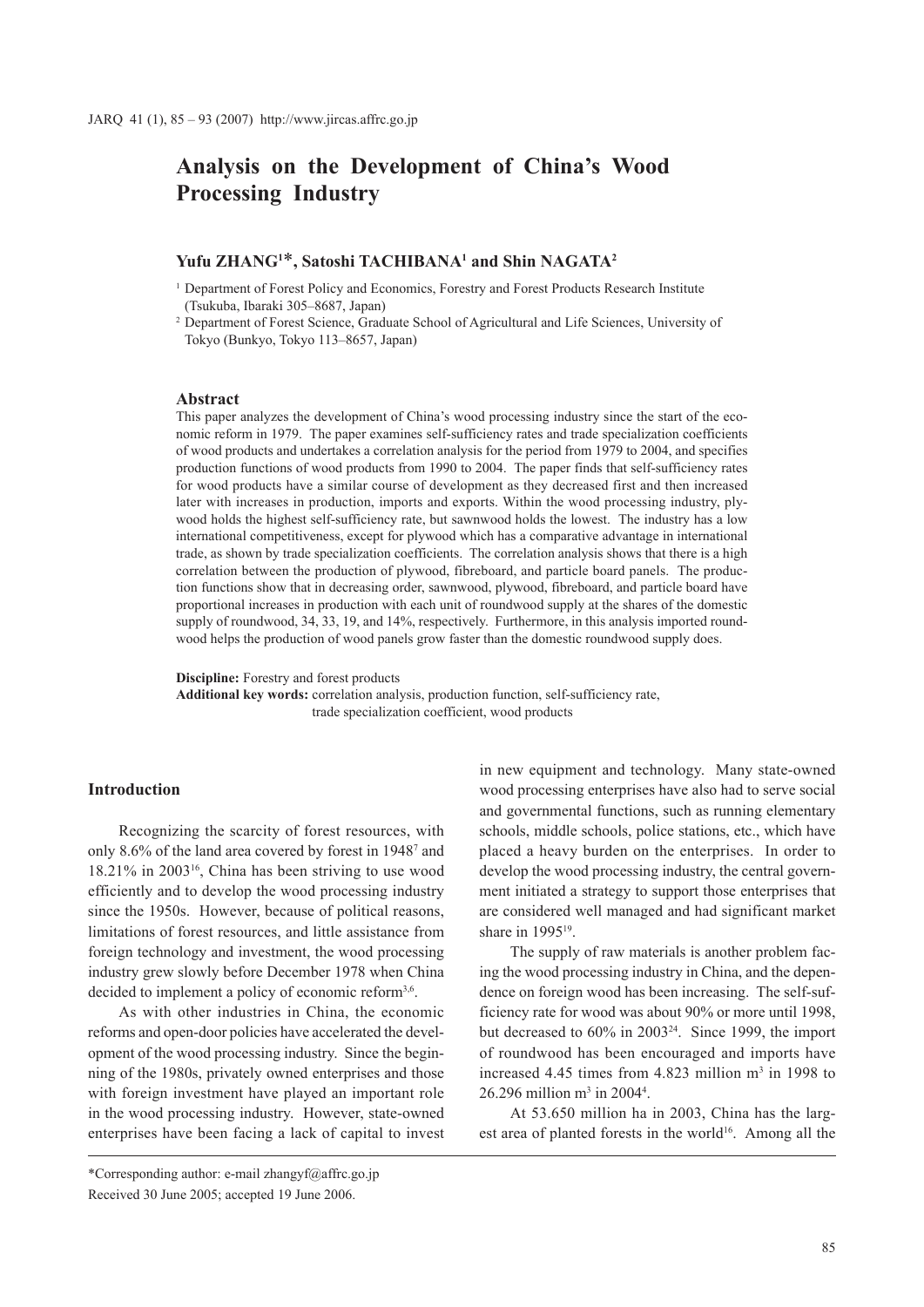planted forests, 40% are economic forests including fruit trees and edible oil trees, while 60% are timber forests. It offers hope of an increase in the supply of domestic roundwood.

The objectives of this research are (1) to examine the development of the wood processing industry in China by applying an analysis of the self-sufficiency rate and trade specialization coefficient; (2) to clarify the internal relationships between wood processing industries by applying correlation analysis; and (3) to clarify the mechanism of production development of the industry by estimating production functions for wood products in China. Because the wood processing industry is mainly divided into the sawnwood industry, plywood industry, fibreboard industry and particle board industry, we chose the sawnwood, plywood, fibreboard, and particle board industries as our research objects. Since 1979, the wood processing industry has witnessed big changes, we therefore undertook the analysis of the period from 1979 to 2004. Because the market system began to play a more important role since the early 1990s than before, we adopt the production function analysis to those four component industries for the period from 1990 to 2004.

### **Review of the development of the wood processing industry**

#### **1. The sawnwood industry**

Sawnwood is wood that has been produced, either by sawing lengthways or by a profile-chipping process and that, with a few exceptions, exceeds 5 mm in thickness<sup>12</sup>. The sawnwood industry using modern machinery began in the  $1860s^{22}$ . Total production reached 3.44 million m<sup>3</sup> in 1950 and 12.71 million m<sup>3</sup> in 1979<sup>15</sup>.

Fig. 1 shows the increase in sawnwood production prior to 1985. In the early 1980s Southern China had a cutting boom when farmers got forests from villages or towns for management by contract. Regulations for harvesting were ignored and cutting for cash became popular for farmers. As a result the production of sawnwood also increased during this period. Since 1986, the production of sawnwood decreased. The Forest Law was enacted in 1985 followed by a system of timber harvesting quotas enacted in 1986. In addition, a tight national finance policy was implemented at the end of the 1980s to calm down the over-heated economy and to control the double digit inflation index (the general consumer price index increased at a rate of 118.8% in 1988 and 118.0% in 1989)<sup>5</sup>.

At the beginning of the 1990s, the macroeconomic control loosened and the production of sawnwood increased again. China obtains and issues annual statistical data through a reporting system from production units to

government, but China undertook the third national industrial census in 1995 and the census data became statistical data for the year. This causes the data in 1995 to lose its comparability with other years. In 1996, China raised the added-value tax from 13% to 17% and made the sawnwood production unprofitable, so production of sawnwood decreased from 1996<sup>13</sup>. However since 2001, with the growth in demand for construction, furniture-manufacturing and interior decoration, and with the increase in imports of sawnwood, the production of sawnwood also increased<sup>2</sup>. In 2000, because of the increase in demand, the price of sawnwood increased 29.5% to that in 199917.

Fig. 1 shows that the import of sawnwood has generally been increasing from 1981, and the increase is faster since 1999 when the natural forest protection project had started and the policy of encouraging imports of timber  $implemented<sup>23</sup>$ . Due to limited domestic supply of roundwood of large diameter or of good quality, some high quality sawnwood was imported, such as *Fagus longipetiolata*, oak, cherry wood, black walnut, etc. These were mainly used for interior decoration and furniture production<sup>18</sup>. The growth in the architecture industry and furniture manufacturing industry caused the development of the sawnwood and wood panel industries. China exported 49.94 million pieces or US\$ 0.86 billion of furniture in 1998, with an increase of 19.02% in US\$ compared with that in 1997<sup>1</sup>, while the export has reached to 128.50 million pieces or US\$ 3.68 billion, with increases of 20.24% and 29.69% respectively, in 20044 .

The central government strictly controlled exports because of the scarcity of forest resources. In the 1980s, only several tens of thousands of cubic meters of sawnwood were exported annually. From 1990, exports increased due to their higher international prices. The sawnwood was exported at an average price of US\$ 437.71/m3 , while the domestic price was about US\$ 150/

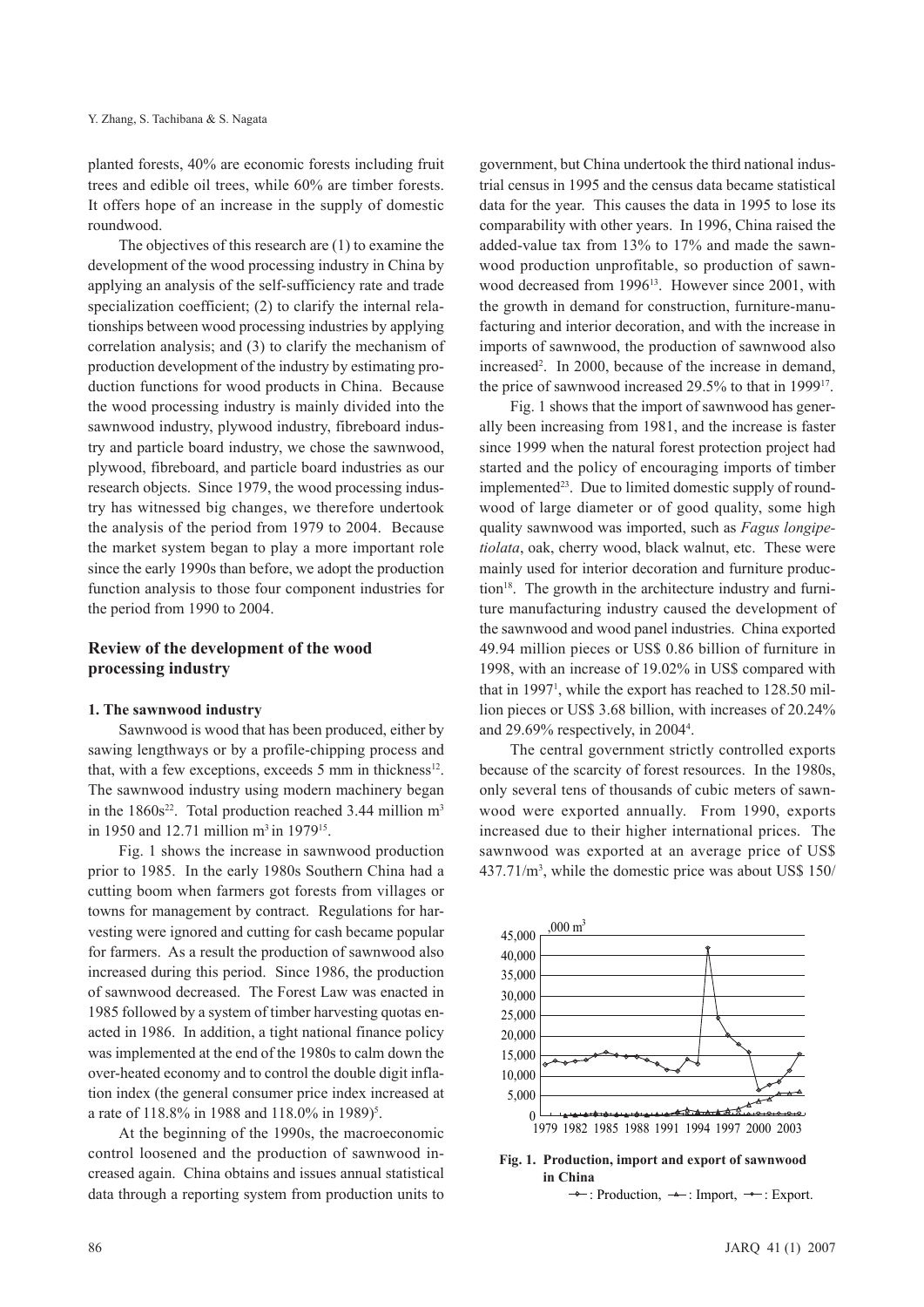m<sup>3</sup> in 2001<sup>18</sup>. Many sawnwood enterprises use imported roundwood as their raw materials and some of their production is exported. In the two largest Chinese ports for Russian roundwood imports, Manzhouli in Inner Mongolia and Suifenhe in Heilongjiang Province, many sawmills were built to produce sawnwood from Russian roundwood by Chinese and some foreign investors<sup>23</sup>. Both production and exports have increased, but imports increased faster, as imports increased from 0.253 million  $m<sup>3</sup>$  in 1990 to 1.413 million  $m<sup>3</sup>$  in 1993, increasing further to  $6.004$  million m<sup>3</sup> in 2004<sup>4</sup>.

#### **2. The plywood industry**

Plywood is a panel consisting of an assembly of veneer sheets bonded together with the direction of the grain in alternate plies generally at right angles<sup>12</sup>. Plywood has been welcomed as it maintains the timber's natural characteristics, being even, smooth, artistic, and strong. In the 1920s, a group of Russians and French set up a plywood factory in Tianjin. The production of plywood was on a low level for a long time. From the 1980s, more foreign equipments were imported, and production increased as well. In the 1990s, small private factories and foreign investment factories played an important role in the increase of production. The production of plywood increased from 4.465 million m<sup>3</sup> in 1998 to 20.986 million m<sup>3</sup> in 2004<sup>15</sup>.

China has been importing plywood since the 1980s. Fig. 2 shows that imports increased until 1993 and decreased from 1994. Exports have been increasing since 1994; in 2001, exports of plywood exceeded imports for the first time and have continued to do so ever since.

Most foreign enterprises and joint ventures with Chinese and foreign investment can produce high quality plywood, but most small and private factories do not. In order to expand exports, the Chinese plywood industry

needs to meet other international requirements, such as low formaldehyde content in glue and international forest certification standards. As forest certification becomes increasingly recognized, it is also necessary for Chinese exporters to learn to cope with the forest certification issue. As Chinese plywood has a price advantage on the international market, there is also a possibility of being sued for dumping. Indeed, the EU decided to impose anti-dumping duties ranging from 8.5% to 23.9% on four enterprises and 48.5% on all other enterprises exporting China-made Okoume plywood (only outer faces made of Okoume for the Okoume plywood made in China) from May 19, 2004<sup>11</sup>. Accession to the WTO (World Trade Organization) provides opportunities for the development of Chinese enterprises, but challenges as well.

#### **3. The fibreboard industry**

Fibreboard is a panel manufactured from fibres of wood or other ligno-cellulosic materials with the primary bond deriving from the felting of the fibers and their inherent adhesive properties<sup>12</sup>. Because the raw material for fibreboard is mainly residue wood generated by the roundwood harvest and sawnwood processing, its usage is welcome in China. Production of fibreboard by wet processing uses similar raw materials as wood pulp papermaking, so some of the raw materials used have been gradually transferred to the paper industry. Because fibreboard production by the wet processing approach causes water pollution in China today, hard fibreboard constitutes only a small part of the total fibreboard production, as most of it is Medium Density Fibreboard (MDF) now. Taking 2002 as an example, of 7.64 million  $m<sup>3</sup>$  of fibreboard production, 6.95 million m<sup>3</sup> was MDF.

As shown in Fig. 3, the production of fibreboard did not increase much until the end of the 1990s. Since 1999, the production of fibreboard has accelerated driven by the



**China**



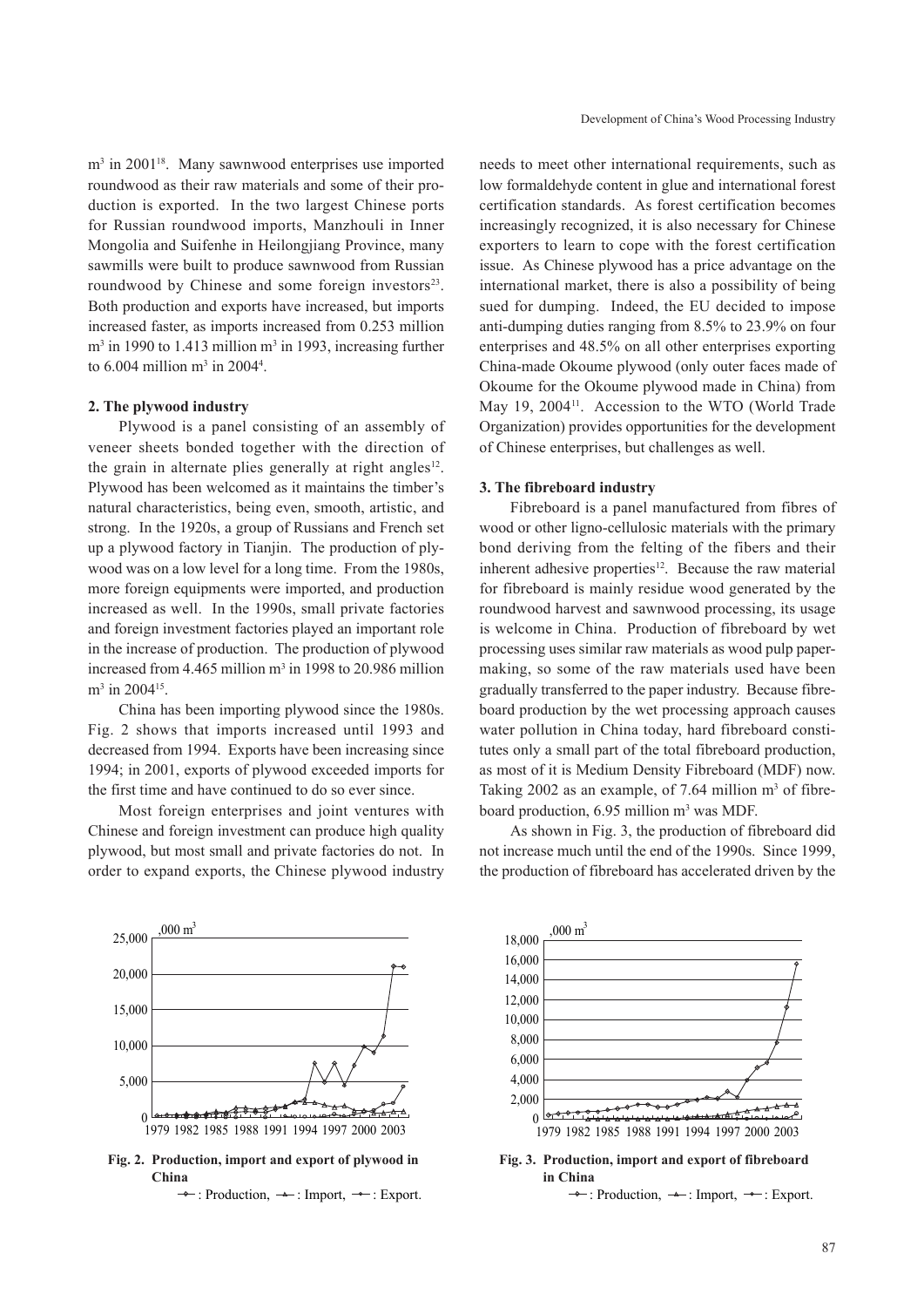accumulation of economic development at a level of over 7% annual GDP growth<sup>5</sup>, demand from furniture production and interior decorations has been similar to other wood products. Imports increased in the 1990s, and there is a very small annual export of fibreboard which is also increasing. The small scale of fibreboard enterprises, the poor quality, and the high unit cost caused by small scale are the reasons why they are not internationally competitive. According to the third industrial census in 1995, the average annual capacity of hard fibreboard factories was only 3,700  $\text{m}^3$ , while 50,000  $\text{m}^3$  is the world average<sup>1</sup>.

### **4. The particle board industry**

Particle board is a panel manufactured from small pieces of wood or other ligno-cellulosic materials (e.g. chips, flakes, splinters, strands, shreds, shives, etc.) bonded together by using an organic binder together with one or more of the following agents: heat, pressure, humidity, a catalyst, etc<sup>12</sup>. The production of particle board does not emit as much wastewater as fibreboard production does, and does not need as high quality raw materials as plywood production does.

China has produced particle board since 1956 mainly by using domestic equipments and the products were of low quality and high cost because of problems with the quality of equipments<sup>22</sup>. In the early 1980s, China introduced a complete set of equipment with an annual capacity of 30,000 m3 from Germany, and also introduced advanced equipment from other countries later. Due to the imported equipments, and with the demand from the development of the furniture and internal decoration industry, the production of particle board increased to  $6.429$  million m<sup>3</sup> in 2004 from 53,000 m3 in 1979, i.e. 120 times, as shown in Fig. 4. The peak for the data in 1995 is similar to that of sawnwood which is difficult to compare with those in the other years.



 $\rightarrow$ : Production,  $\rightarrow$ : Import,  $\rightarrow$ : Export.

Progress in the import and export of particle board is very similar to that of fibreboard. Both imports and exports are increasing, with imports remaining larger than exports.

### **Self-sufficiency rate and trade specialization coefficient for the wood processing industry**

Even though China has a large area of forested land, 175 million ha in 2003, it is very small relative to China's large population and to China's large land area, with per capita forest area of 0.132 ha, ranking 134th, and with forest coverage ranking 130th in the world<sup>16</sup>. For a long time, China consumed few wood products, and the production of wood products also developed slowly. After the economic reforms started, more and newer equipment was introduced and, except for sawnwood, the wood processing industry has grown rapidly as shown in Figs. 1 to 4. Among these, the plywood industry is the most advanced as it is the only one that has exports that exceed imports.

### **1. Self-sufficiency rate**

Self-sufficiency rate (SSR) is the share of the domestic production in the total consumption. It reflects how much a country or an area meets its own demand for some product(s). China closed its door to the outside world and concentrated on domestic production for 30 years before the economic reform in 1979. China did not import many wood products, so SSR was nearly 100% during that period.

More sawnwood and plywood, compared with that in the centralized economic system period, were imported in the early 1980s. As shown in Fig. 5, SSR for plywood dropped sharply to 41% in 1982 from 100% in 1980, and stayed at a level of less than 60% until 1994. Since 1991, the production of plywood increased both in quantity and



**Fig. 5. Self-sufficiency rates (SSR) for wood products**  $-$ : Sawnwood,  $-$  Plywood,  $\rightarrow$ : Fibreboard,  $\rightarrow$  Particle Board.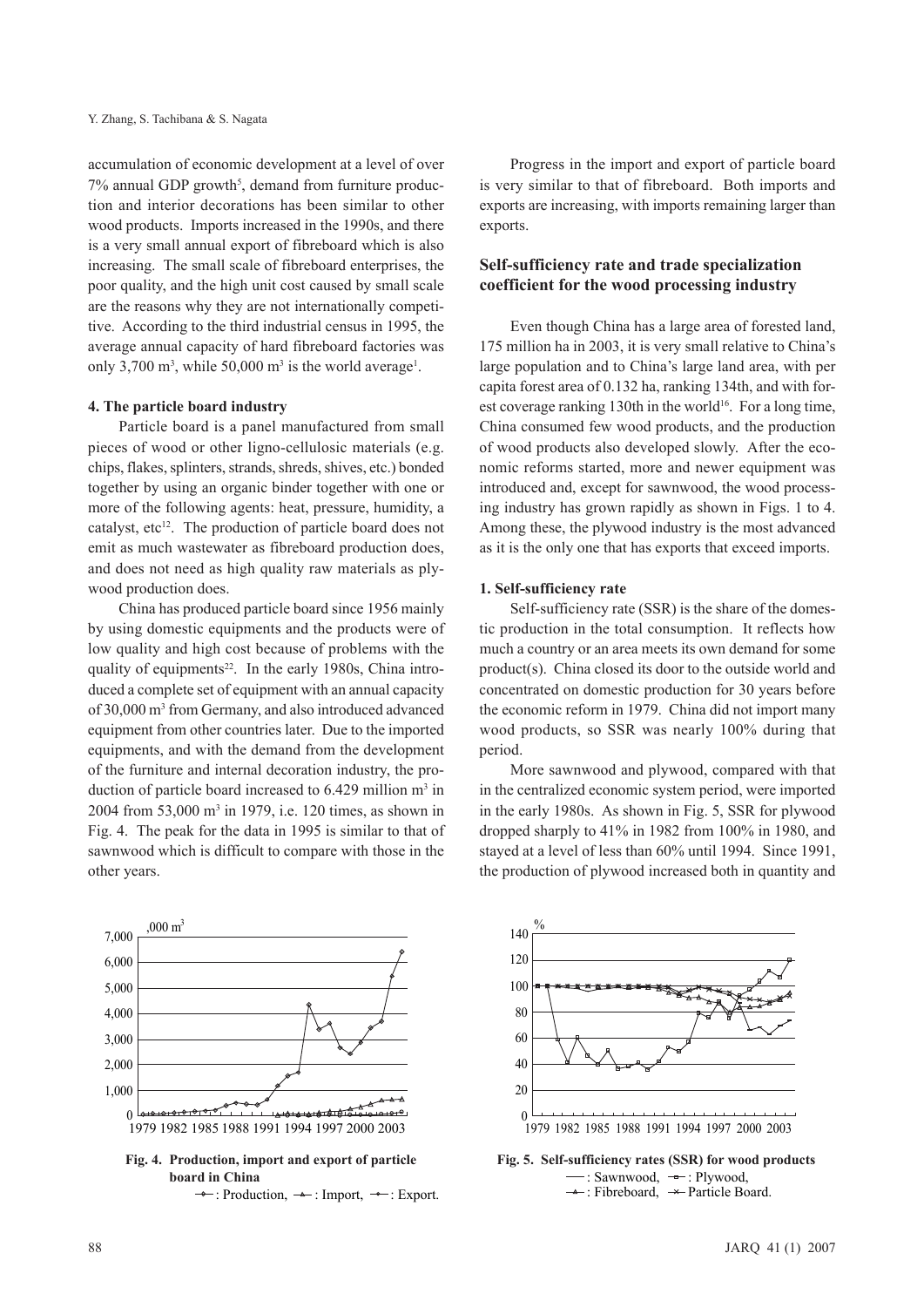quality. To 2004, more than one hundred sets of plywood-making machines were imported<sup>1</sup>. Foreign veneer and high quality roundwood also provide raw materials for China's plywood production. Therefore, SSR for plywood has reached to 120% in 2004, which makes the plywood industry the most advanced in China among all the wood processing industries. There were some sawnwood imports, but very small in quantity compared with the level of its production, so SSR did not decrease much, only 2 or 3 percentage points, in the 1980s. China has imported more sawnwood and SSR for sawnwood has decreased since 1998 when China started to implement a natural forest protection project. The import of fibreboard and particle board started in the 1990s, and SSR decreased since then, but increased in the last two or three years. So, the wood products have a similar course of development. In 2004, all SSR increased due to the increase in domestic production and export, but SSR for sawnwood is still the lowest.

#### **2. Trade specialization coefficient**

The trade specialization coefficient (TSC) is the share of net exports in the total of imports and exports. TSC is an index showing the comparable advantage of a country21. TSC, also called international competence capacity (ICC), is calculated based on the following formula: TSC  $=$  (exports – imports) / (exports + imports). When there are no exports but only imports, it takes the value of  $-1$ , i.e. specialization in imports; when there are no imports but only exports, it takes the value of +1, i.e. specialization in exports; when TSC equals 0, it means that there is a high degree of specialization among countries within the industry. The closer the scale of the coefficient is to 1, the stronger the competitiveness is and the industry has stronger comparative advantages. There exists the inequality  $-1 \leq TSC \leq +1$ .



Fig. 6 shows the shift of trade specialization coefficients for wood products in China since 1979. Even though there are some ups and downs in TSC for plywood, it has been positive since 2001, and has increased since then. TSC for plywood in 2004 reached 0.69. It can be stated that the plywood industry has the strongest competitiveness within the industry in China. As to TSC for sawnwood, it increased until the early 1990s, but decreased from 1996, and increased from 2001, but remains at a very low level. TSC for sawnwood has decreased to as low as –0.85 in 2004. The shift of TSC for fibreboard and particle board is similar and TSC are very low due to their low exports. However, it should not be ignored that there were increases in all TSC except for sawnwood in 2004, because exports for all these wood products increased, but imports did not increase or only increased a little in 2004.

#### **Correlation analysis**

Since the 1950s, China has been trying to develop the wood processing industry, including sawnwood, plywood, fibreboard, particle board, etc., but only after the 1979 reforms did it develop rapidly. Correlation analysis was undertaken to clarify the relationships within the wood processing industry in this research. We calculated two sets of matrices of correlation coefficients for these four wood products, one for the period from 1979 to 1989, and another from 1990 to 2004, as shown in Tables 1 and 2, because 1979 is the first year when economic reform began, while the market system began to play a more important role since the early 1990s than before.

Both Tables 1 and 2 show that there are high correlation coefficients between the productions of wood panel products; the null hypothesis of no correlation is rejected when testing at the 1% level of significance. The strong complementary relations among them account for this result. Plywood production needs raw materials of high quality, at least for facial veneers, while fibreboard and particle board production do not require such strictly controlled raw materials, and the core wood residuals from plywood production are also good for the production of fibreboard and particle board. Similarly, the three wood panel products increased steadily from 1979 to 1995, had some decreases and increases from 1996 to 1999, and increased very fast from 2000, as shown in Figs. 1 to 4. The fast increase in house building, furniture exports, and the interior decoration boom have made the productions of all wood panels increase quickly since 2000. Because plywood has a better decoration effect, and better physical characteristics, such as intensity and rigidity, than fibreboard and particle board, its production is the highest in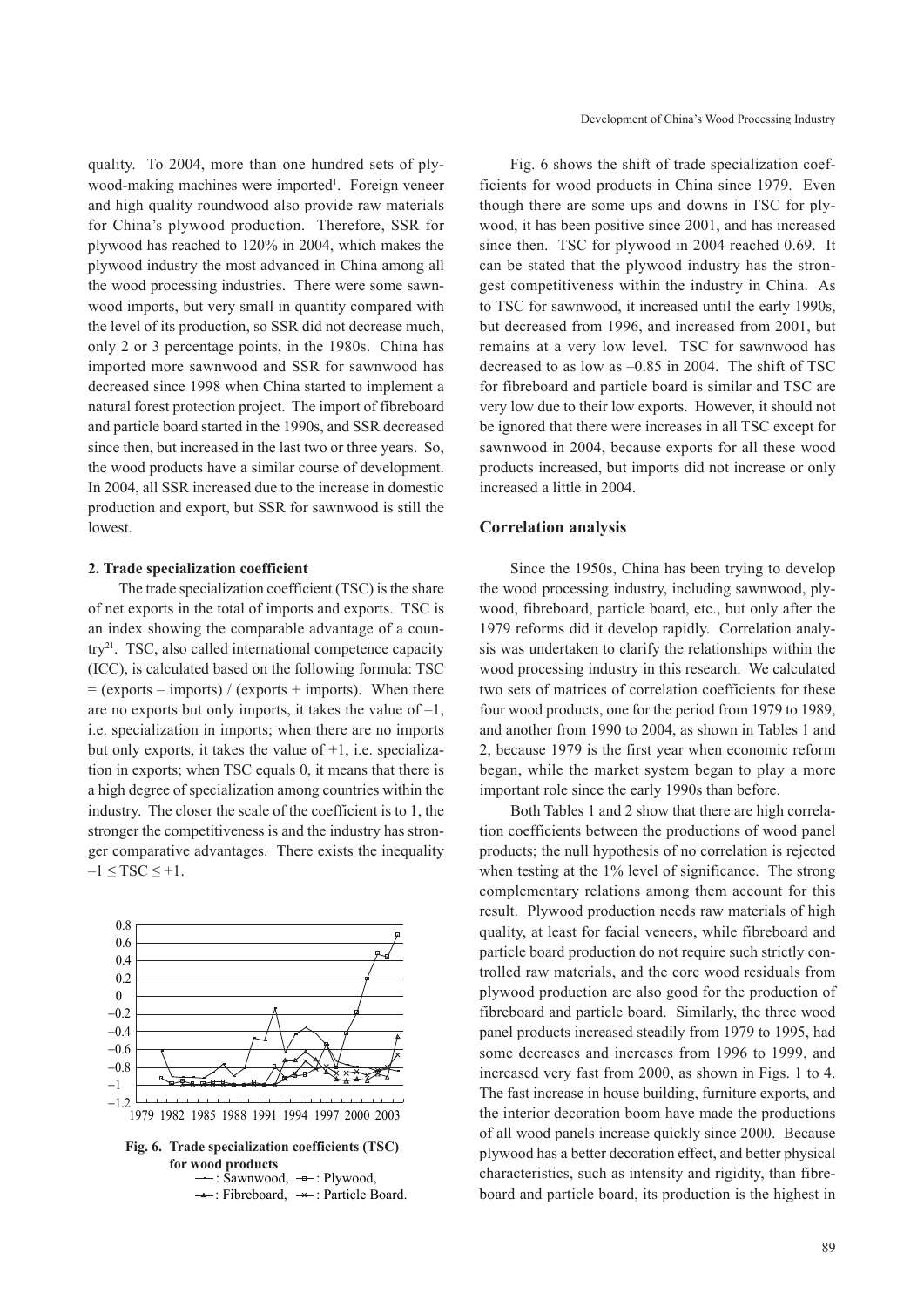|                | Sawnwood | Plywood   | Fibreboard | Particle board |
|----------------|----------|-----------|------------|----------------|
| Sawnwood       | 1.000    |           |            |                |
| Plywood        | $0.578*$ | 1.000     |            |                |
| Fibreboard     | 0.490    | $0.972**$ | 1.000      |                |
| Particle board | 0.413    | $0.965**$ | $0.981**$  | 1.000          |

**Table 1. Matrix of correlation coefficients (1979–1989)**

When degree of freedom (df) = 9, critical value =  $0.735$  at the 1% level of significance, while the critical value  $= 0.521$  at the 10% level of significance.

\*\*: Significant at the 1% level, \*: Significant at the 10% level.

**Table 2. Matrix of correlation coefficients (1990–2004)**

|                | Sawnwood | Plywood   | Fibreboard | Particle board |
|----------------|----------|-----------|------------|----------------|
| Sawnwood       | 000      |           |            |                |
| Plywood        | $-0.074$ | 1.000     |            |                |
| Fibreboard     | $-0.232$ | $0.951**$ | 1.000      |                |
| Particle board | 0.252    | $0.917**$ | $0.825**$  | 1.000          |

When df = 13, critical value =  $0.641$  at the 1% level of significance.

\*\*: Significant at the 1% level.

the wood processing industry. High added-value for plywood is another reason for its high growth.

Tables 1 and 2 give a different picture for the correlations between the production of sawnwood and that of plywood. Table 1 shows that there is a correlation between them, but Table 2 shows that no correlation exists. In the period from 1979 to 1989, sawnwood production increased in the first half of the 1980s, but decreased later, while plywood production developed at a slow pace compared with other wood panels in the 1980s. Both sawnwood and plywood require high quality roundwood as their raw materials to be profitable. The technology of utilizing small diameter roundwood from plantation forests and utilization of foreign veneer helped plywood production develop since the latter half of the 1980s. In the period from 1990 to 2004, the production of sawnwood experienced ups and downs, but wood panel products increased from 1990 to 2004.

### **Modeling the production of the wood processing industry**

A production function is a function that reflects the relations of "a real-valued, m-dimensional vector containing both inputs used and outputs produced in a given time period"8 . Inputs could include capital, labor, land, and others. Egaitsu and Shigeno discussed the relations among inputs and summarized that inputs have complementary or substitution relations<sup>9,10</sup>. Tachibana specified production functions for sawnwood using cross sectional

data from 47 prefectures in Japan by taking the number of sawmills, average horsepower kilowatt per sawmill, and average number of employees per sawmill into consideration<sup>20</sup>. Tachibana also specified production functions, at a high level of significance and coefficients of determination, for sawnwood by using only the arrival quantity of roundwood to sawmills in the second step of the modeling.

Because there is no systematic labor and capital data for China's wood processing industry, and because supply of raw material for the wood processing industry has key impacts on development of the production, in this research, we try to specify production functions with only raw materials as the inputs, i.e. by taking supply of roundwood as the input of the production. As imported roundwood became important in China, we take both domestic roundwood supply and imported roundwood into consideration. In this research, we specify production functions for the period of 1990 to 2004 because from 1990 the market system began to play an important role in China. Of course, in these production functions there is much room to be improved. Our research is a step or an effort towards establishing complete production functions for China's wood processing industry.

We specify the production functions as linear models. The results are shown as follows.

$$
Y_{sw} = -10,640.70 + 0.43RWP + 23,290.40D
$$
 (1)  
(-1.46) (3.35)\*\*\*(5.68)\*\*  
F = 32.97; DW = 0.95; R<sup>2</sup> = 0.85;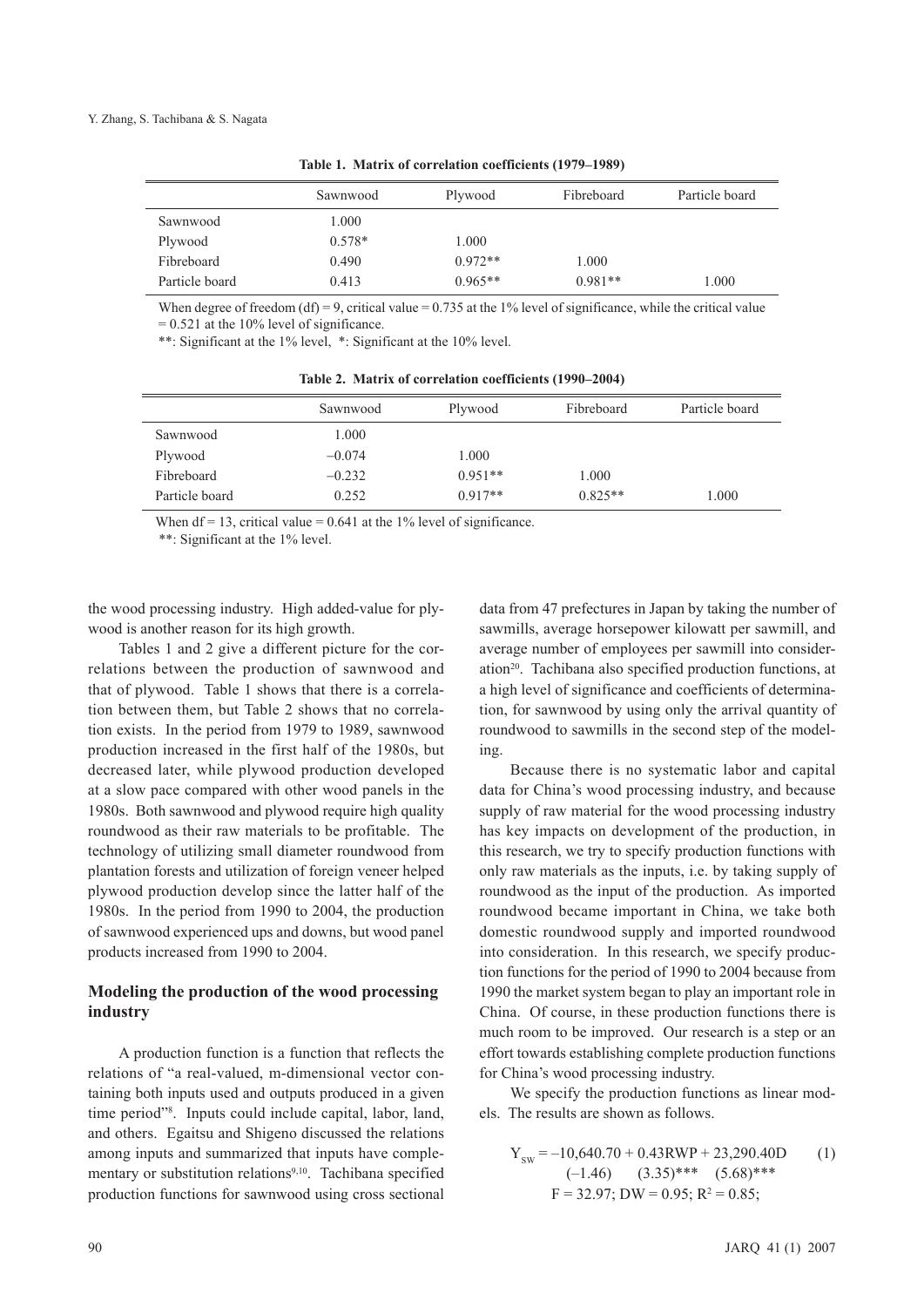$$
Y_{\text{PW}} = -25,453.30 + 0.41 \text{RWP} + 0.95 \text{RWI} \tag{2}
$$
\n
$$
(-2.72)^{**} \quad (2.84)^{**} \quad (7.17)^{***} \text{F} = 41.19; \text{DW} = 1.92; \text{R}^2 = 0.87;
$$

$$
Y_{FB} = -15,951.60 + 0.24RWP + 0.62RWI
$$
  
\n
$$
(-3.76)^{***} (3.78)^{***} (10.39)^{***}
$$
  
\n
$$
F = 91.89; DW = 1.42; R2 = 0.94;
$$
 (3)

$$
Y_{PB} = -10,627.90 + 0.18RWP + 0.27RWI
$$
\n
$$
(-3.05)*** \quad (3.52)*** \quad (5.63)***
$$
\n
$$
F = 18.00; DW = 1.19; R2 = 0.75;
$$
\n(4)

$$
Y = YSW + YPW + YFB + YPB
$$
  
= -62,673.5 + 1.26RWP + 1.84RWI + 23,290.4D (5)

where Y stands for outputs, RWP for domestic roundwood supply, RWI for imported roundwood, D for dummy variable, SW for sawnwood, PW for plywood, FB for fibreboard, and PB for particle board; \*\*\* means it is significant at the 1% level, and \*\* means it is significant at the 5% level. All the quantities are in  $1,000 \text{ m}^3$ .

The linear equations show the relations between inputs and outputs in their physical units. Because China undertook the third national industrial census in 1995 and makes the data in 1995 incomparable to those in other years, the dummy variable takes the value of 1 for 1995 and 0 for other years. The F test statistics show that all the regressions are significant for they are larger than the critical value of 6.93 at 1% level of significance. The Durbin-Watson (DW) statistic for eq. (2) is 1.92, which shows that the null hypothesis of no autocorrelation is accepted for it stands in the region of 1.54 to 2.46; while other DW statistics are in the region of 0.95 to 1.54, i.e. in the grey area where the null hypothesis of no autocorrelation can be neither accepted nor rejected. The coefficients of determination for these regressions are also accepted, even though the 4th equation has the lowest coefficient.

The sawnwood equation (1) shows that an increase in domestic roundwood supply of  $1 \text{ m}^3$  would bring a sawnwood production increase of  $0.43 \text{ m}^3$ , while the import of roundwood in the equation is not significant. The plywood equation (2) shows that  $1 \text{ m}^3$  of domestic roundwood supply would bring about a plywood production increase of 0.41  $\text{m}^3$ , while 1  $\text{m}^3$  of imported roundwood would increase the production of plywood by 0.95 m<sup>3</sup>. The fibreboard equation (3) and particle board equation (4) show that 1  $m<sup>3</sup>$  of domestic roundwood supply would help the fibreboard production and particle board production increase by  $0.24 \text{ m}^3$  and  $0.18 \text{ m}^3$ , respectively, while a 1 m<sup>3</sup> increase in imported roundwood would make fibreboard production and particle board produc-

tion increase by  $0.62 \text{ m}^3$  and  $0.27 \text{ m}^3$ , respectively. The coefficient for the import of roundwood in the plywood equation is higher than the coefficient for RWP, and the same is true for the other two wood panel functions. This means that 1 m<sup>3</sup> of imported roundwood would help to produce more wood panels than  $1 \text{ m}^3$  of domestic roundwood does. Coefficients of domestic roundwood supply for the four equations are 0.43, 0.41, 0.24, and 0.18. These coefficients describe the proportion of the production of the wood processing industry caused by domestic roundwood supply at shares of 34, 33, 19, and 14%. As for the proportion of production by imported roundwood it is not yet clear. These coefficients also reflect the fast growth of the industry since the end of the 1990s.

When adding the left sides and right sides in equations  $(1)$  to  $(4)$ , respectively, we got equation  $(5)$ . Equation (5) shows high coefficients and a negative constant, similar to the other four. The negative constant mathematically shows that when RWP or RWI is lower than some quantity, Y can be negative.

Firstly, due to the existence of illegal logging, illegal trade $14,15$ , and the roundwood production which is not or cannot be totaled in the formal statistics in China, all the coefficients appear to be high. The exclusion of foreign veneer used to process plywood in the equation has also made the coefficients of RWI appear to be high. Even though there are some limitations due to the quality of data, these functions describe a general view of the wood processing industry in China.

Secondly, the fact that the total output Y might be negative when RWP and RWI stay at a low level, or simply speaking, the existence of a negative constant, shows that China's wood processing industry relies on raw materials, domestic and foreign, to maintain its present scale of production or the present way of the production development. In the early period of the 1990s, the industry did not grow fast, but since China began to implement the policy of utilization of foreign wood in 1999, production of the wood processing industry has increased very rapidly. This fact can be seen in the scatter graph and regression line drawn to describe the development, it is easy to notice that the function has a high slope (coefficients) but low intercept, even a negative intercept.

The lower the intercept, the more the wood processing industry relies on raw materials. When describing this concept in the figure, the surface of the upper part of the triangle should shift to the right side as the break-even line moves further to the right side, as in Fig. 7. Fig. 7 shows the relationships between the total wood processing output and domestic roundwood supply and imported roundwood. According to equation (5), the break-even line for Y being positive or negative is 1.26RWP + 1.84RWI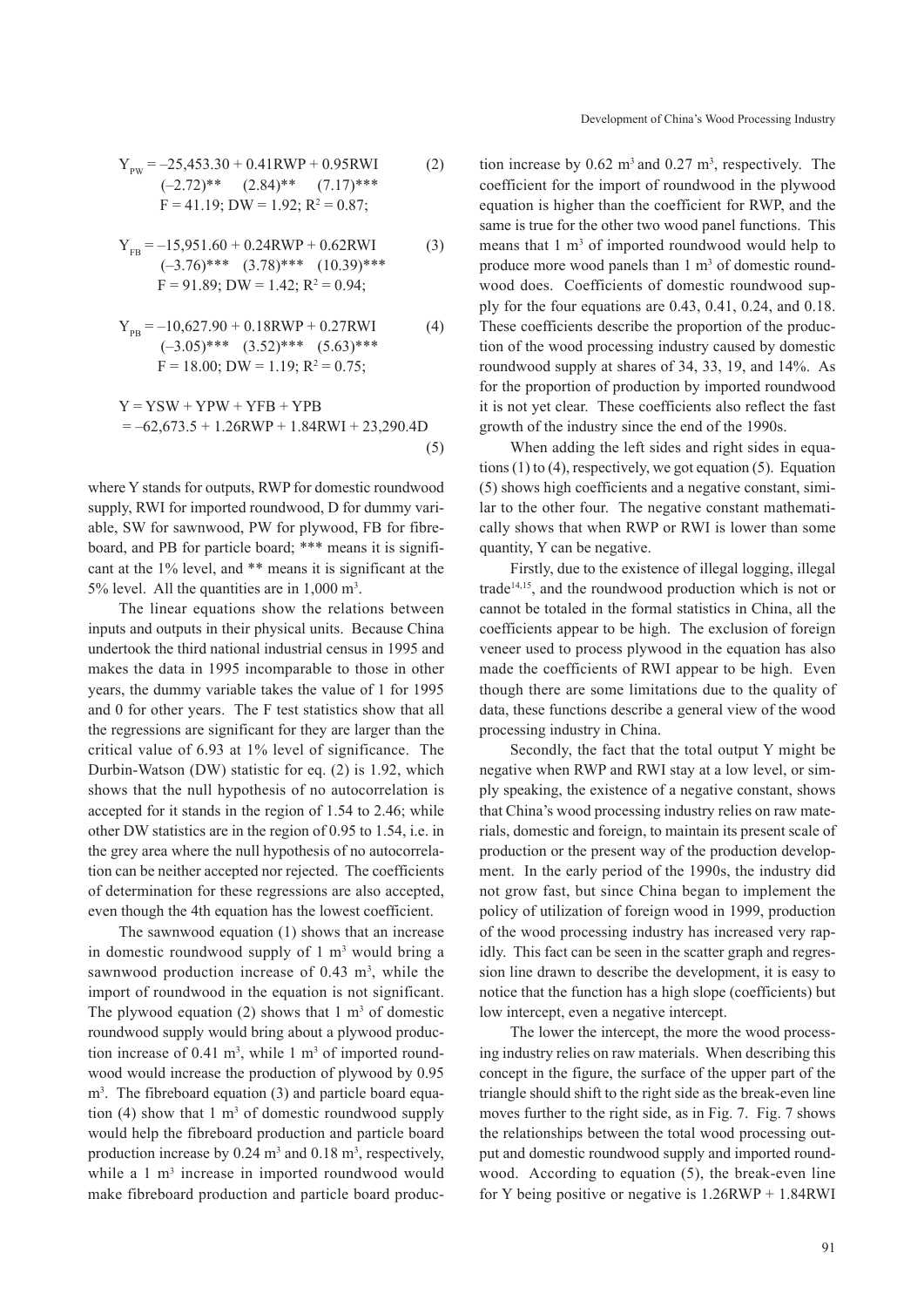

### **Fig. 7. Domestic roundwood, imported roundwood and total wood processing output**

 $-62,673.5 = 0$ , in which D is ignored. The quantity of Y should be within the surface of the upper part of the triangle determined by the three points:  $(0, 0, -62, 673.5)$ , (34,061.7, 0, 0) and (0, 49,740.9, 0); while RWP and RWI have to meet the following constraints:  $RWP \geq 0$ ,  $RWI \geq 0$ 0,  $1.26$ RWP +  $1.84$ RWI –  $62,673.5 \ge 0$ .

### **Conclusions**

In general, production, imports and exports have all been increasing, albeit exports at a very low level, for the wood processing industry in China since 1979, with the exception of sawnwood, whose production did not change much, and plywood whose imports have decreased since 1994. The analysis of the self-sufficiency rate shows that all the wood products experienced a similar course of development by first decreasing when China started to import wood products, and then increasing later as the production and exports increased. However, plywood witnessed a deep decrease until the middle of the 1990s, and then, became the most advanced industry as its selfsufficiency rate has reached to 120% in 2004, while all the other products still have more imports than exports, with the SSR for sawnwood being the lowest at only 73% in 2004. It can be said that the traditional focus of the wood processing industry on sawnwood has shifted to plywood. In addition, correlation analysis shows that there is a high correlation between wood panels, with the production of fibreboard and particle board increasing rapidly, followed by plywood, and lastly sawnwood which has been left behind.

The production functions reveal that domestic roundwood could help the wood processing industry increase production at the shares of the domestic roundwood supply are 34, 33, 19, and 14%, for sawnwood, plywood,

fibreboard and particle board, respectively, while the same quantity of foreign roundwood could make the production of wood products increase faster than domestic roundwood does.

In the course of meeting the increasing domestic demand and exports, foreign direct investment (FDI) is an important factor in the development of the wood processing industry. This research has not done an analysis of FDI in the wood processing industry in China because of the unavailability of the data. The supply of raw materials has been another important factor in the development. In 2000, China started the fast growing trees project, and its total planting area reached 88,870 ha in 2001. Through planting forests of fast growing trees and importing raw materials for processing, China's wood processing industry is expected to grow further in the near future. Exporters of roundwood for sawnwood and plywood, such as Russia and Malaysia, also inevitably face export limits in the future due to criticism of the environmental impact. Therefore, China needs to develop its own forest resources.

### **Acknowledgment**

This study was supported by a Grant-In-Aid for Scientific Research (Tokubetsu Kenkyuin Shorei-hi) from Minister of Education, Culture, Sports, Science and Technology of Japan.

### **References**

- 1. Anonymous (1998) On manmade wood panels. *Forest Prod. Inf. Confluence,* **20**, 1–4 [In Chinese].
- 2. China National Furniture Association (2005) http://www. cnfa.com.cn/ [In Chinese].
- 3. Chen, D. (1998) *Chugoku no ringyo hatten to shijo keizai* (China's forestry development and market economy: whereabouts of the huge timber market). Nihon Ringyo Chosakai, Tokyo, pp.176 [In Japanese].
- 4. China's Customs General Administration (Various years) China customs statistics yearbook. China Customs Press, Beijing [In Chinese].
- 5. China's National Bureau of Statistics (Various years) China' statistics yearbook. China Statistical Press, Beijing [In Chinese].
- 6. Cui, L. (2000) *Chugoku ringyo sono henbou no yukue* (Forestry and its trace of transfiguration in China: economy marketization in collective forest). Nihhon Ringyo Chosakai, Tokyo, pp.164 [In Japanese].
- 7. Dong, Z. (Chief Ed.) (1985) Forestry in modern China. Chinese Social Science Press, Beijing, pp.653 [In Chinese].
- 8. Chambers, R. G. (1988) Applied production analysis: a dual approach. Cambridge University Press, Cambridge, pp.331.
- 9. Egaitsu, F. & Shigeno, R. (1983) Rice production function